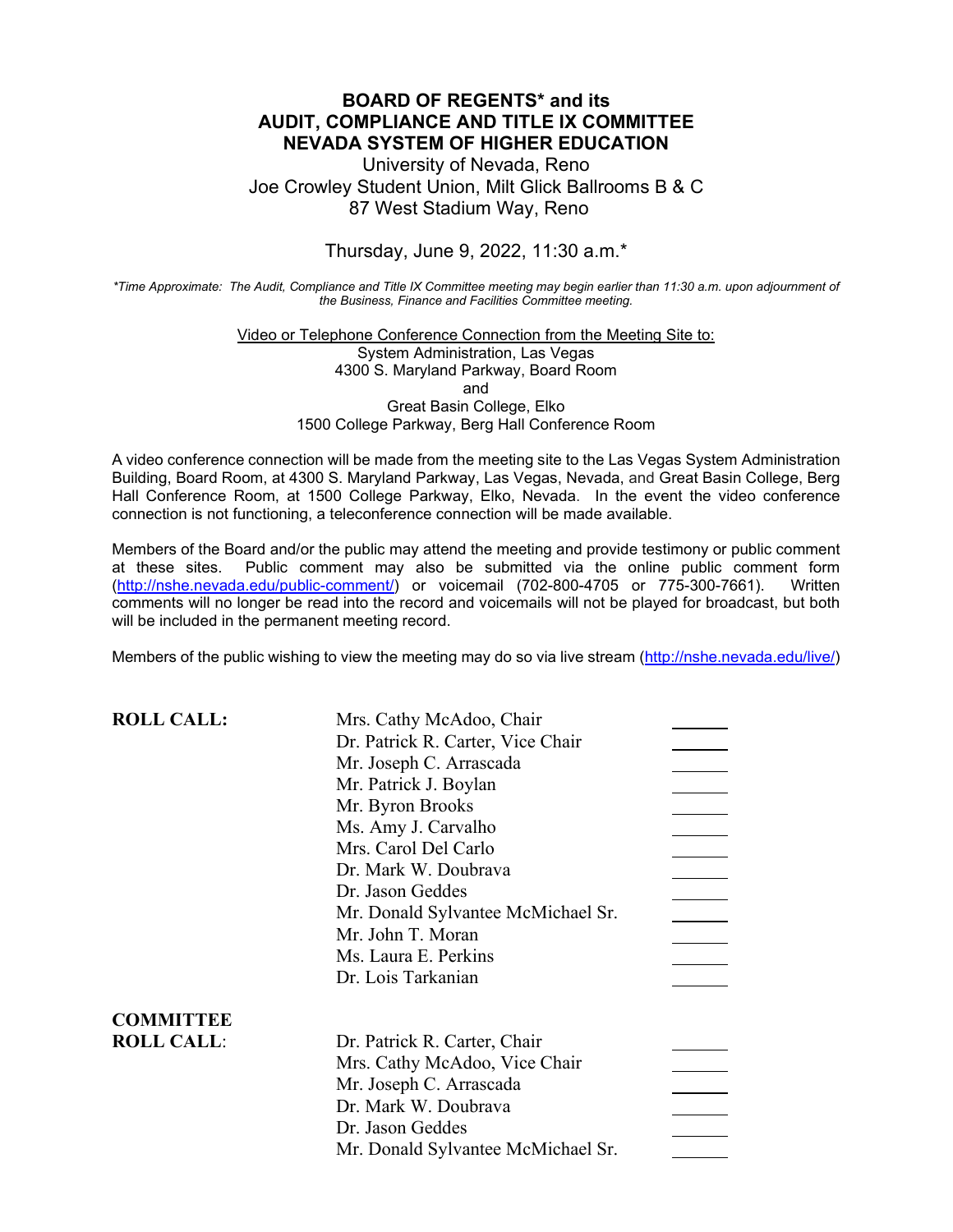In addition to the Audit, Compliance and Title IX Committee, this meeting is noticed as a meeting of the Board of Regents to allow other Regents who may wish to attend to participate.

### **IMPORTANT INFORMATION ABOUT THE AGENDA AND PUBLIC MEETING**

**NOTE:** Below is an agenda of all items scheduled to be considered. Notification is hereby provided that items on the agenda may be taken out of the order presented, including moving an item to a different day if the meeting is noticed for more than one day, two or more agenda items may be combined for consideration, and an agenda item may be removed from the agenda or discussion relating to an item on the agenda may be delayed at any time.

In accordance with the Board of Regents' Bylaws, Title 1, Article V, Section 18, items voted on may be the subject of a motion to reconsider at this meeting. A motion to reconsider an item may be made at any time before adjournment of this meeting. Similarly, if an item is tabled at any time during the meeting, it may, by proper motion and vote, be taken from the table and thereafter be the subject of consideration and action at any time before adjournment of this meeting.

\*The Board of Regents, at its regularly scheduled meetings, meets concurrently with its committees (Academic, Research and Student Affairs; Audit, Compliance and Title IX; Business, Finance and Facilities; Health Sciences System; Inclusion, Diversity, Equity and Access; Security; and Workforce). The Board's committee meetings take place in accordance with the agendas published for those committees. Regents who are not members of the committees may attend the committee meetings and participate in the discussion of committee agenda items. However, action items will only be voted on by the members of each Committee, unless a Regent is temporarily made a member of that Committee under Board of Regents Bylaws, Title 1, Article VI, Section 6. The full Board of Regents will consider committee action items in accordance with the Board of Regents agenda published for the current or for a subsequent meeting.

In accordance with the Board of Regents' Bylaws, Title 1, Article V, Section 12, a quorum may be gained by telephonic, video, or electronic transmission provided that notice to that effect has been given.

Some agenda items are noted as having accompanying reference material. Reference material may be accessed on the electronic version of the agenda by clicking the reference link associated with a particular item. The agenda and associated reference material may also be accessed on the Internet by visiting the Board of Regents' website at:

<https://nshe.nevada.edu/leadership-policy/board-of-regents/meeting-agendas/>

Many public libraries have publicly accessible computer terminals. Copies of the reference material and any additional support materials that are submitted to the Board of Regents' Office and then distributed to the members of the Board of Regents after the posting of this agenda but before the meeting, will be made available as follows: 1. Copies of any such materials are available at the Board of Regents' Office at 2601 Enterprise Road, Reno, Nevada and the Board of Regents' Office at 4300 South Maryland Parkway, Las Vegas, Nevada. A copy may be requested by calling Angela R. Palmer at (775) 784-3465; 2. Copies of any such materials will also be available at the meeting site.

Reasonable efforts will be made to assist and accommodate physically disabled persons attending the meeting. Please call the Board office at (775) 784-4958 in advance so that arrangements may be made.

### **1. PUBLIC COMMENT INFORMATION ONLY**

Public comment will be taken during this agenda item. No action may be taken on a matter raised under this item until the matter is included on an agenda as an item on which action may be taken. Comments will be limited to three minutes per person. Persons making comment will be asked to begin by stating their name for the record and to spell their last name. The Committee Chair may elect to allow additional public comment on a specific agenda item when that agenda item is being considered.

In accordance with Attorney General Opinion No. 00-047, as restated in the Attorney General's Open Meeting Law Manual, the Committee Chair may prohibit comment if the content of that comment is a topic that is not relevant to, or within the authority of, the Board of Regents, or if the content is willfully disruptive of the meeting by being irrelevant, repetitious, slanderous, offensive, inflammatory, irrational or amounting to personal attacks or interfering with the rights of other speakers.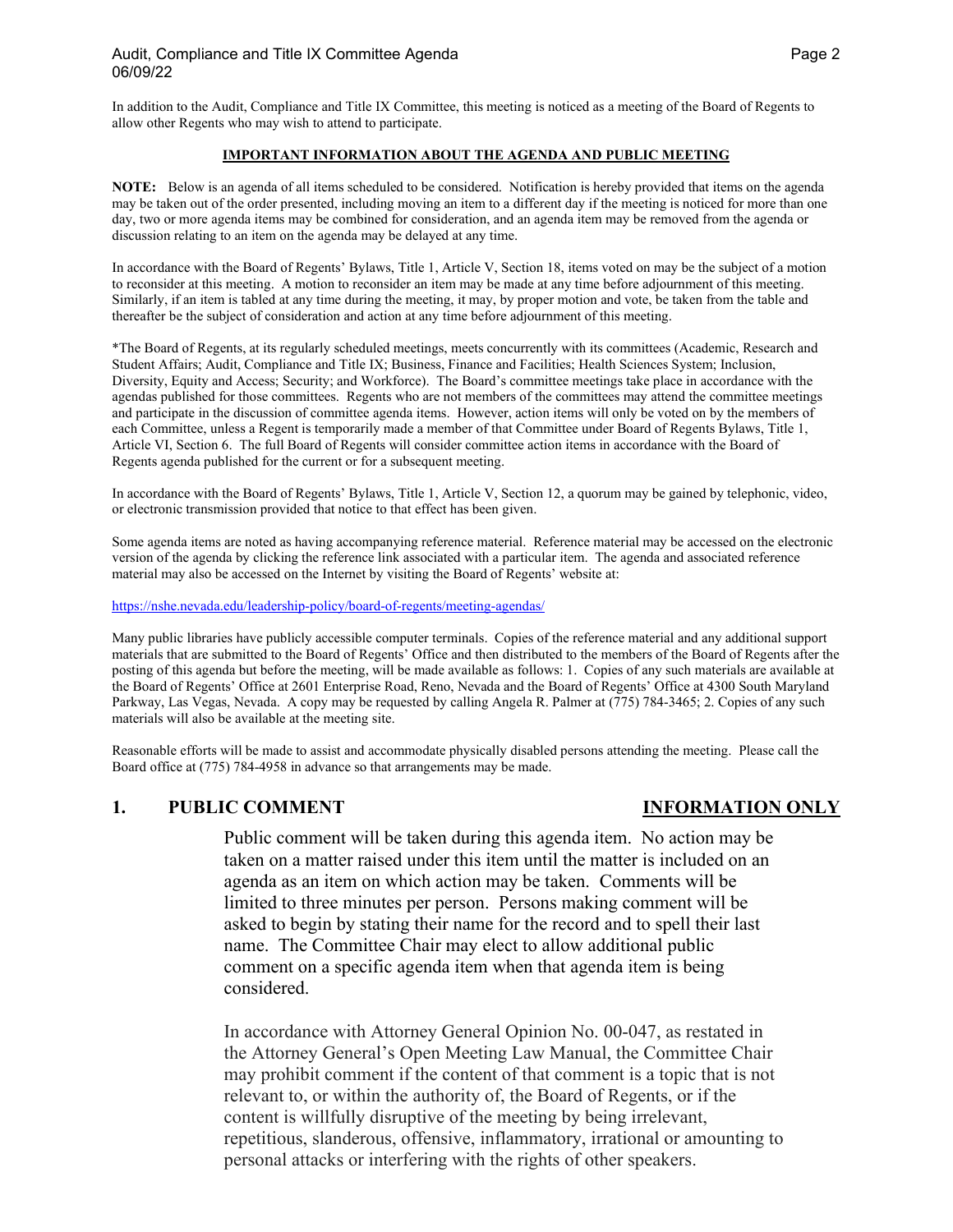## **2. CONSENT ITEMS FOR POSSIBLE ACTION**

Consent items will be considered together and acted on in one motion unless an item is removed to be considered separately by the Committee.

# **2a. MINUTES FOR POSSIBLE ACTION**

The Committee will consider approval of the March 3, 2022, meeting minutes. *[\(Ref. A-2a\)](https://nshe.nevada.edu/wp-content/uploads/file/BoardOfRegents/Agendas/2022/06-jun-mtgs/ac-refs/A-2a.pdf)*

# **2b. FOLLOW-UP: INTERNAL FOR POSSIBLE ACTION AUDIT DEPARTMENT QUALITY REVIEW, NSHE**

The Committee may approve acceptance of the follow-up response to the independent validator statement and selfassessment for the NSHE Internal Audit Department for the period January 1, 2015, through December 31, 2020. *[\(Ref. A-2b\)](https://nshe.nevada.edu/wp-content/uploads/file/BoardOfRegents/Agendas/2022/06-jun-mtgs/ac-refs/A-2b.pdf)*

# **2c. FOLLOW-UP: CHANGE IN FOR POSSIBLE ACTION LEADERSHIP, UNR**

The Committee may approve acceptance of the follow-up response to the audit report of UNR Change in Leadership for the period July 1, 2019, through September 30, 2020. *[\(Ref. A-2c\)](https://nshe.nevada.edu/wp-content/uploads/file/BoardOfRegents/Agendas/2022/06-jun-mtgs/ac-refs/A-2c.pdf)*

# **2d. FOLLOW-UP: HOSTING, WNC FOR POSSIBLE ACTION**

The Committee may approve acceptance of the follow-up response to the audit report of WNC Hosting for the period July 1, 2020, through June 30, 2021. *[\(Ref. A-2d\)](https://nshe.nevada.edu/wp-content/uploads/file/BoardOfRegents/Agendas/2022/06-jun-mtgs/ac-refs/A-2d.pdf)*

*ESTIMATED TIME: 5 mins.*

# **3. CHAIR'S REPORT INFORMATION ONLY**

Chair Patrick R. Carter will provide general remarks and update the Committee members regarding audit, compliance and Title IX efforts, including activities and actions, if any, of the Board of Regents or other Nevada System of Higher Education leaders since the last meeting of the **Committee** 

*ESTIMATED TIME: 5 mins.*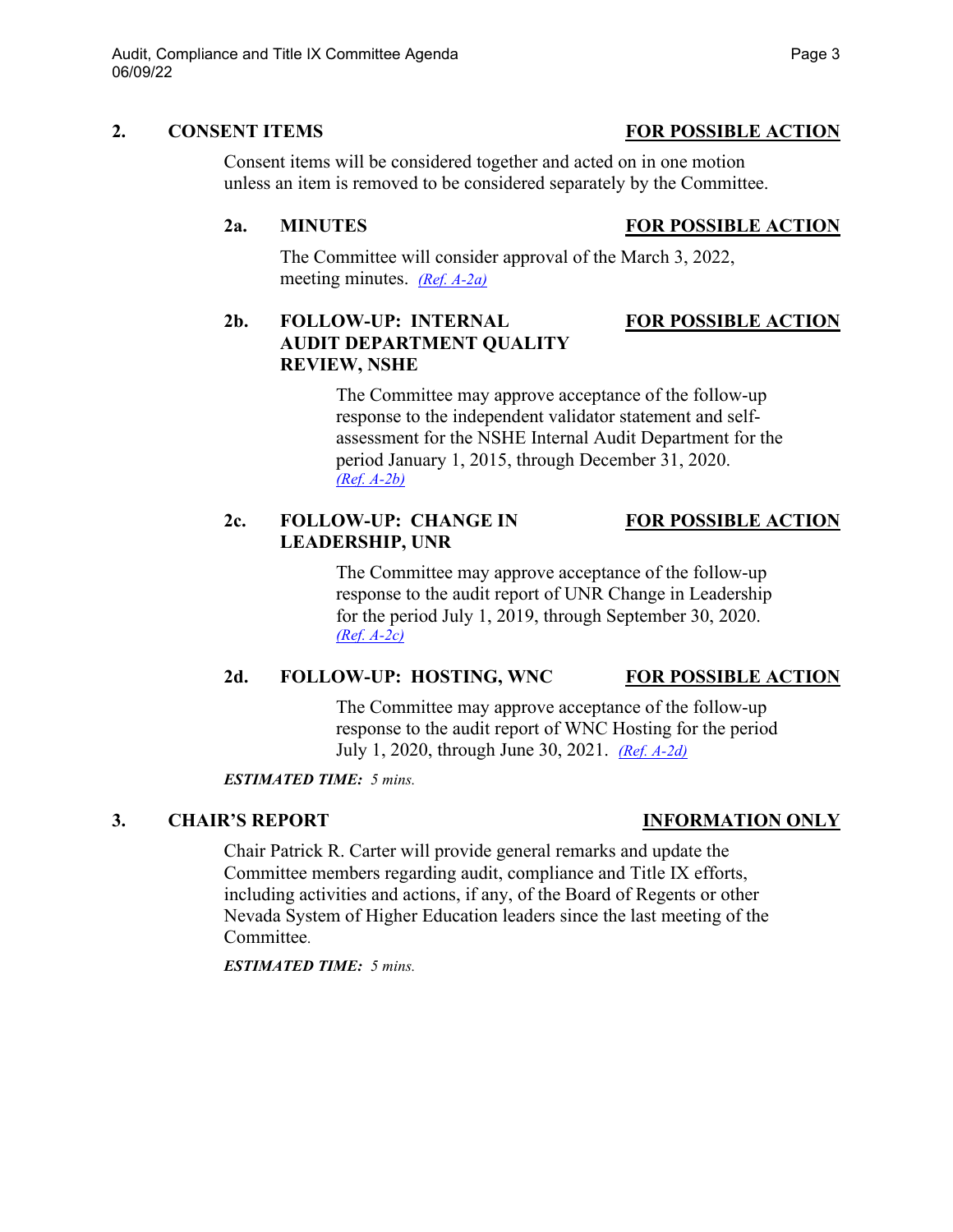*[\(See reference document: Audit Summary\)](https://nshe.nevada.edu/wp-content/uploads/file/BoardOfRegents/Agendas/2022/06-jun-mtgs/ac-refs/Audit%20Summary.pdf)*

### **4. GRANTS AND CONTRACTS, TMCC FOR POSSIBLE ACTION**

Chief Internal Auditor Joe Sunbury will present for approval the report and institutional response to the TMCC Grants and Contracts audit for the period July 1, 2020, through June 30, 2021. The Committee will discuss the audit findings and recommendations and may recommend specific action to the Board of Regents and/or the Chancellor to address the findings and recommendations*. [\(Ref. A-4\)](https://nshe.nevada.edu/wp-content/uploads/file/BoardOfRegents/Agendas/2022/06-jun-mtgs/ac-refs/A-4.pdf)*

*ESTIMATED TIME: 5 mins.*

## **5. DISABILITY RESOURCE CENTER, NSC FOR POSSIBLE ACTION**

Chief Internal Auditor Joe Sunbury will present for approval the report and institutional response to the NSC Disability Resource Center audit for the period July 1, 2020, through August 31, 2021. The Committee will discuss the audit findings and recommendations and may recommend specific action to the Board of Regents and/or the Chancellor to address the findings and recommendations*. [\(Ref. A-5\)](https://nshe.nevada.edu/wp-content/uploads/file/BoardOfRegents/Agendas/2022/06-jun-mtgs/ac-refs/A-5.pdf)*

*ESTIMATED TIME: 5 mins.*

## **6. SOCIAL MEDIA, NSHE SYSTEM OFFICE FOR POSSIBLE ACTION**

Chief Internal Auditor Joe Sunbury will present for approval the report and office response to the NSHE System Office Social Media audit for the period Spring 2022. The Committee will discuss the audit findings and recommendations and may recommend specific action to the Board of Regents and/or the Chancellor to address the findings and recommendations*. [\(Ref. A-6\)](https://nshe.nevada.edu/wp-content/uploads/file/BoardOfRegents/Agendas/2022/06-jun-mtgs/ac-refs/A-6.pdf)*

*ESTIMATED TIME: 5 mins.*

# **7. INTERNAL AUDIT, COMPLIANCE INFORMATION ONLY AND TITLE IX UPDATES, NSHE**

Chief Internal Auditor Joe Sunbury will provide general remarks regarding departmental updates, initiatives, and alignment related to ongoing risk assessments. This includes updates on efforts regarding the internal audit initiatives and incident management processes and metrics. No specific action is requested on this agenda item; however, the Committee may provide general feedback and direction*. [\(Ref. A-7\)](https://nshe.nevada.edu/wp-content/uploads/file/BoardOfRegents/Agendas/2022/06-jun-mtgs/ac-refs/A-7.pdf)*

*ESTIMATED TIME: 10 mins.*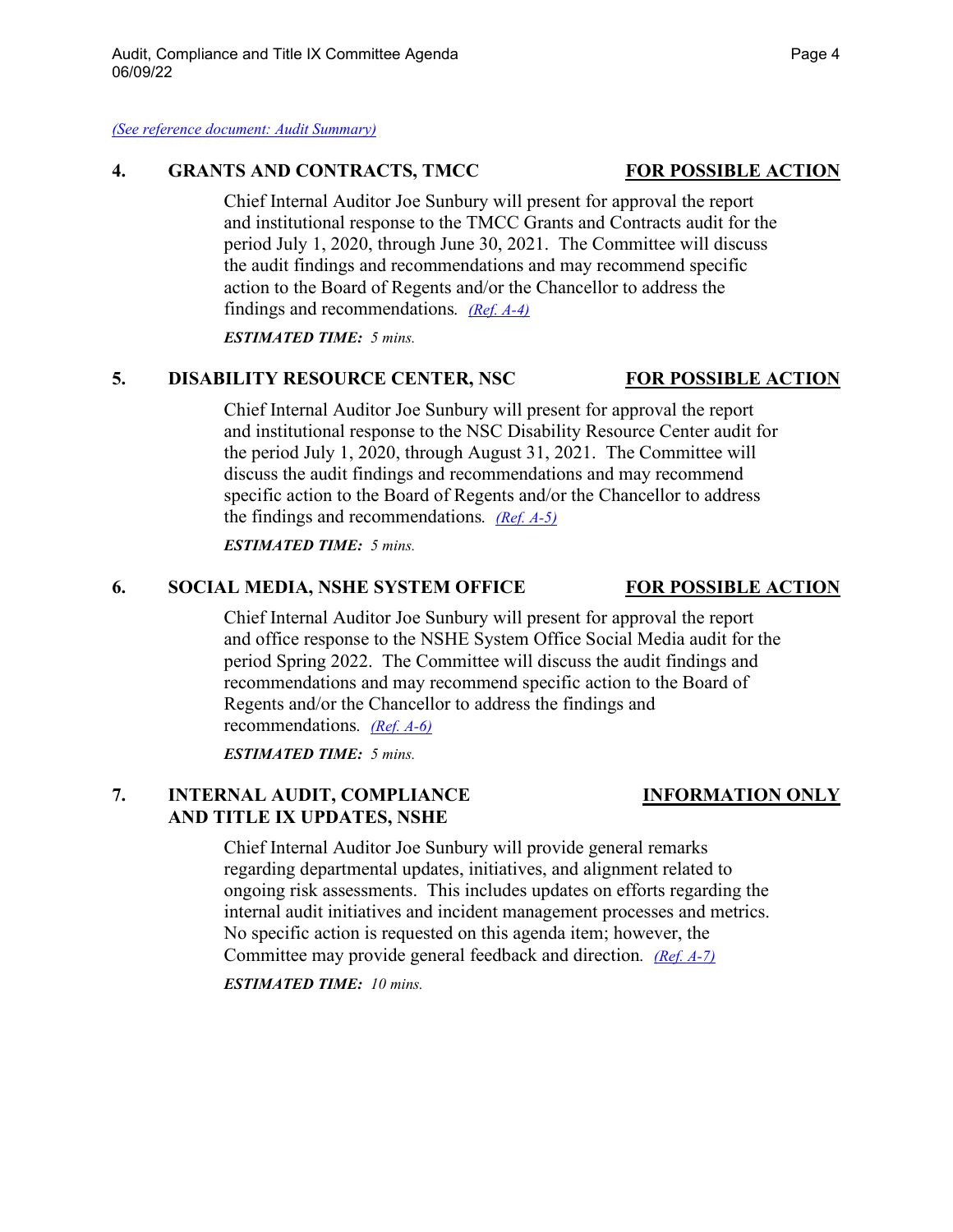## **8. COMMUNICATIONS WITH THOSE INFORMATION ONLY CHARGED WITH GOVERNANCE, UNLV MEDICINE, INC.**

Kim McCormick, Partner, Grant Thornton, LLP, will present a report on Communications with Those Charged with Governance for the UNLV Medicine, Inc. for the year ended June 30, 2021, in line with requirements for compliance with the professional standards for CPA firms*. [\(Ref. A-8\)](https://nshe.nevada.edu/wp-content/uploads/file/BoardOfRegents/Agendas/2022/06-jun-mtgs/ac-refs/A-8.pdf)*

*ESTIMATED TIME: 10 mins.*

# **9. UNIFORM GUIDANCE SINGLE AUDIT FOR POSSIBLE ACTION REPORT, UNLV MEDICINE, INC.**

Kim McCormick, Partner, Grant Thornton, LLP, will present for approval the UNLV Medicine, Inc. Uniform Guidance Single Audit Report for the year ended June 30, 2021. The Uniform Guidance Single Audit is an audit of federal grants received*. [\(Ref. A-9\)](https://nshe.nevada.edu/wp-content/uploads/file/BoardOfRegents/Agendas/2022/06-jun-mtgs/ac-refs/A-9.pdf)*

*ESTIMATED TIME: 10 mins.*

## **10. NEW BUSINESS INFORMATION ONLY**

Items for consideration at future meetings may be suggested. Any discussion of an item under "New Business" is limited to description and clarification of the subject matter of the item, which may include the reasons for the request, and no substantive discussion may occur at this meeting on new business items in accordance with the Nevada Open Meeting Law (NRS 241.010 *et seq*.).

*ESTIMATED TIME: 5 mins.*

# **11. PUBLIC COMMENT INFORMATION ONLY**

Public comment will be taken during this agenda item. No action may be taken on a matter raised under this item until the matter is included on an agenda as an item on which action may be taken. Comments will be limited to three minutes per person. Persons making comment will be asked to begin by stating their name for the record and to spell their last name. The Committee Chair may elect to allow additional public comment on a specific agenda item when that agenda item is being considered.

In accordance with Attorney General Opinion No. 00-047, as restated in the Attorney General's Open Meeting Law Manual, the Committee Chair may prohibit comment if the content of that comment is a topic that is not relevant to, or within the authority of, the Board of Regents, or if the content is willfully disruptive of the meeting by being irrelevant, repetitious, slanderous, offensive, inflammatory, irrational or amounting to personal attacks or interfering with the rights of other speakers.